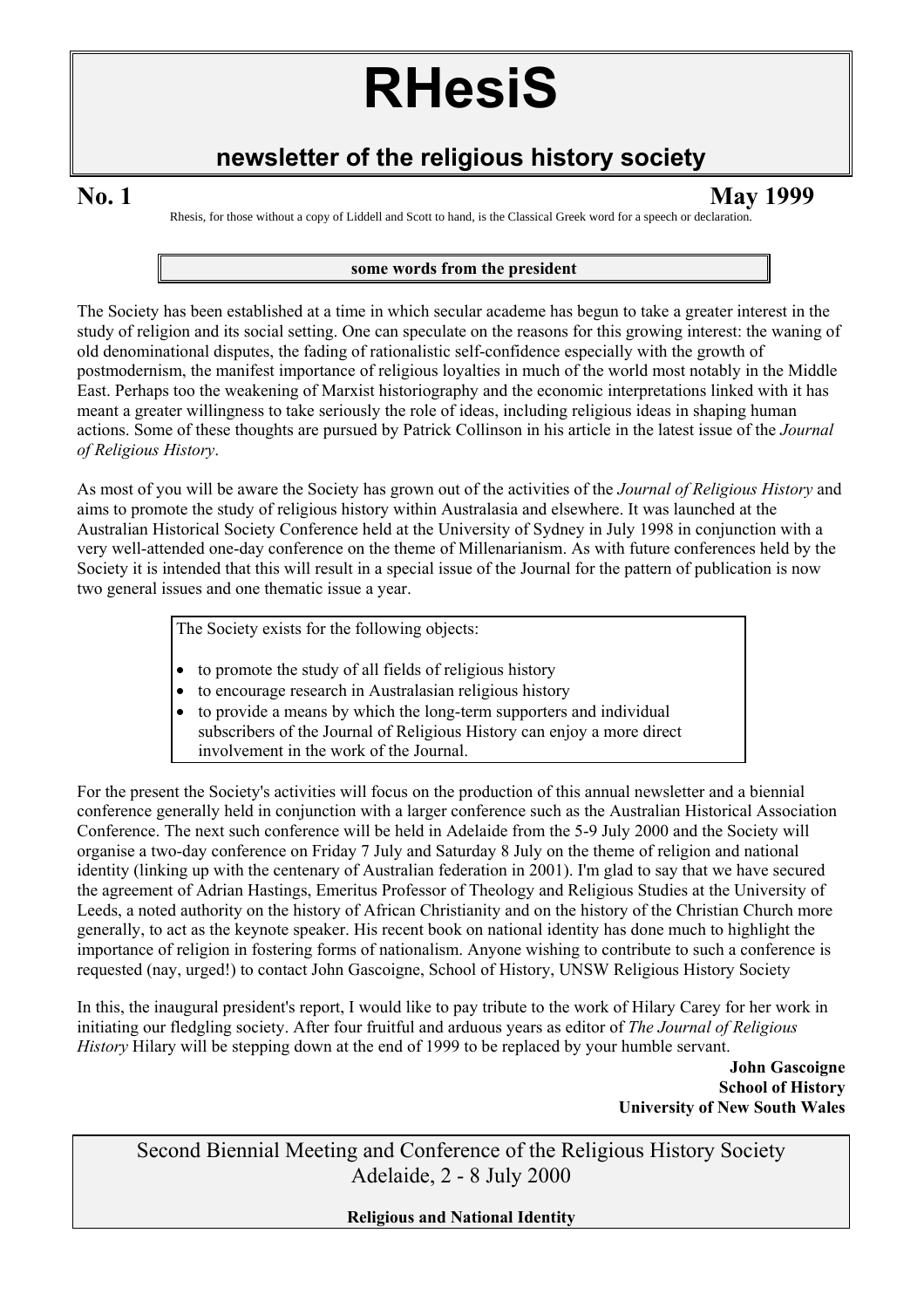#### **some words from the editor**

I would like to take this opportunity to thank those who took on the business of being correspondents for this newsletter. Its principal value is that it will keep us in touch with activities in the discipline around the country and internationally.

The climate for intellectual inquiry in the humanities might seem to be an increasingly unfriendly one. Departments are being downsized; respected colleagues and world-class scholars are being invited to take early retirement or to declare themselves redundant. In the circumstances, it is comforting to know the good news too. From the reports, it is cheering to note the number of theses underway in religious history, the conferences planned and the foresight of journals such as *Australian Feminist Studies*, which recently prepared a special issue on gender and religion.

This is an annual newsletter. Much will happen between now and Number Two. Good or bad, let me know. I am not hard to contact, and I keep a big, fat file of news, views and reviews. I hope that everyone's year is a good and productive one. I look forward to hearing about it first! For more current contents, please feel free to send email to Hilary Carey at hihmc@cc.newcastle.edu.au and she can include your item on the Religious History Society web site.

#### **Bill Leadbetter**

# **RHesiS: Newsletter of the Religious History Society Contact Numbers**

Please direct correspondence and items for this newsletter to:

Dr Bill Leadbetter, Editor, Rhesis: Newsletter of the Religious History Society School of Community Services and Social Sciences, Edith Cowan University 2 Bradford St, Mt Lawley, W.A., 6050 AUSTRALIA Phone: 08 9370.6294, fax: 08 9370.6593, email: w.leadbetter@cowan.edu.au

# 2<sup>nd</sup> Biennial Meeting and Conference of the Religious History Society , Adelaide 2000

In conjunction with the Australian Historical Association, the Society will hold a two-day conference in Adelaide: Friday 7 July, Saturday 8 July, 2000

#### **Religion And National Identity**

**Keynote Speaker: Adrian Hastings, Emeritus Professor of Theology and Religious Studies, University of Leeds**

Contact: Assoc. Prof. John Gascoigne, School of History, UNSW, Sydney NSW 2052 Australia ph: 61-2-93852341 (with answerphone); fax: 61-2- 9385 1251; email: j.gascoigne@unsw.edu.au

Additional details available at the RHS website: <http://www.newcastle.edu.au/department/hi/rhs/>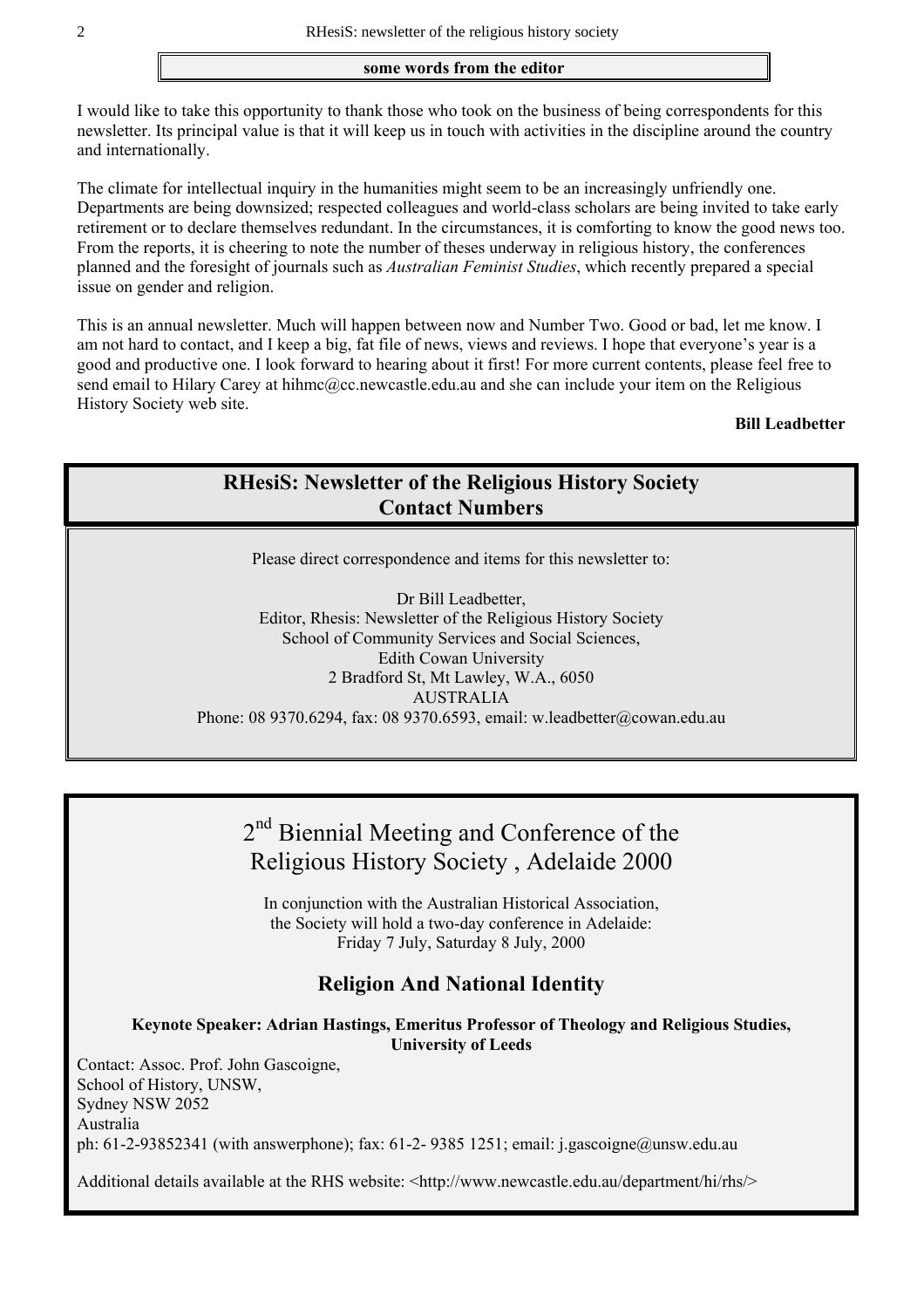#### **news from our correspondents**

#### **queensland**

#### **University of Queensland**

#### **Notes and News:**

Professor Philip Almond has inaugurated a religious history group at the University of Queensland with members from History, Classics, and Religion thus far. It will be christened during the first half of the year with a one-day seminar with papers to be delivered by members of the group. It is hoped to establish religious history as an area of research strength within the Faculty of Arts.

New and forthcoming books of interest by Queensland religious historians:

- ♦ Michael Lattke. *Die Oden Salomos in ihrer Bedeutung für Neues Testament und Gnosis*. Freiburg Schweiz: Universitäts Verlag, 1998.
- ♦ Peter Harrison. *The Bible: Protestantism, and the Rise of Natural Science*. Cambridge: CUP, 1998.
- ♦ Dorothy Watts. *Religion in Roman Britain*. London: Routledge, 1998.
- ♦ Pauline Allen, Raymond Canning and Lawrence Cross with B. Janelle Caiger, eds. *Prayer and Spirituality in the Early Church*. Everton Park, Qld., ACU, 1998, vol.1.
- ♦ Pauline Allen, and Mary B. Cunningham. *The Preacher and his Audience*. Leiden: Brill, 1998.
- ♦ Philip C Almond, *Adam and Eve in 17th Century English Thought*. Cambridge: Cambridge University Press, 1999.

#### **new south wales**

#### **University of Newcastle**

#### **Notes and News:**

Religious History is well supported at Newcastle in the History Department. Currently, the coordinator of Religious Studies, Claire Walker, is also a member of the department. A number of present and recent past academic staff members specialise in religious history or maintain an active interest in it as a side string. Peter Hempenstall, author of the major biography of Bishop Burgmann has recently left us for a Chair at the University of Canterbury. Claire Walker is contracted to publish her (UWA) thesis on  $17<sup>th</sup>$  century recusant nuns with Macmillan later this year.

Chris Dixon's (UNSW) thesis on anti-slavery families and Hilary Carey's *Believing in Australia* were published by Macmillan and Allen and Unwin respectively in 1997.

Religious history subjects are well subscribed and include surveys of Christianity, religious history in Australia, and a new course on Millennialism, run by Hilary Carey for the first time in 1999. There is an undergraduate major in Religious Studies and the possibility of work at honours and postgraduate level. As always, staffing and funding constraints apply, but it is hoped that religious studies will be able to establish a first year programme in the near future. Meanwhile, religious history topics remain popular with postgraduates – including some younger people. The Hunter Religion Society is active and the annual Morpeth Lecture, delivered this year by Prof. J. Robert Wright, keeps up the public profile of the scholarly consideration of religious matters.

#### **Recent Publications:**

- ♦ Hilary M. Carey. "Religious History" in *The Oxford Companion to Australian History,* ed. Graeme Davidson, John Hirst and Stuart Macintyre. Melbourne: Oxford University Press, 1998.
- ♦ Hilary M. Carey. "Subordination, Invisibility and Chosen Work: Missionary Nuns and Australian Aborigines, c. 1900-1949." *Australian Feminist Studies* 13 (1998): 251- 67.
- ♦ Hilary M. Carey. "The Land of Byamee: K. Langloh Parker, David Unaipon and Popular Aboriginality in the Assimilation Era." *Journal of Religious History* 22 (1998): 200-19.
- ♦ Chris Dixon. *Perfecting the Family: Antislavery marriages in Nineteenth-Century America*. University of Massachusetts Press, 1997.

#### **Theses in Progress:**

- ♦ Robert Buttress. "History of the Parish of Stroud" (MA)
- ♦ Troy Duncan. "US Anti-Slavery Agitation in the nineteenth-century" (PhD)
- ♦ Desmond Potts. "Peter Chamberlain: Seventeenth-century minister and physician" (MA)
- ♦ Margaret Robbie. "A History of the Origins of the Australian (Anglican) Board of Missions" (MA Religious Studies)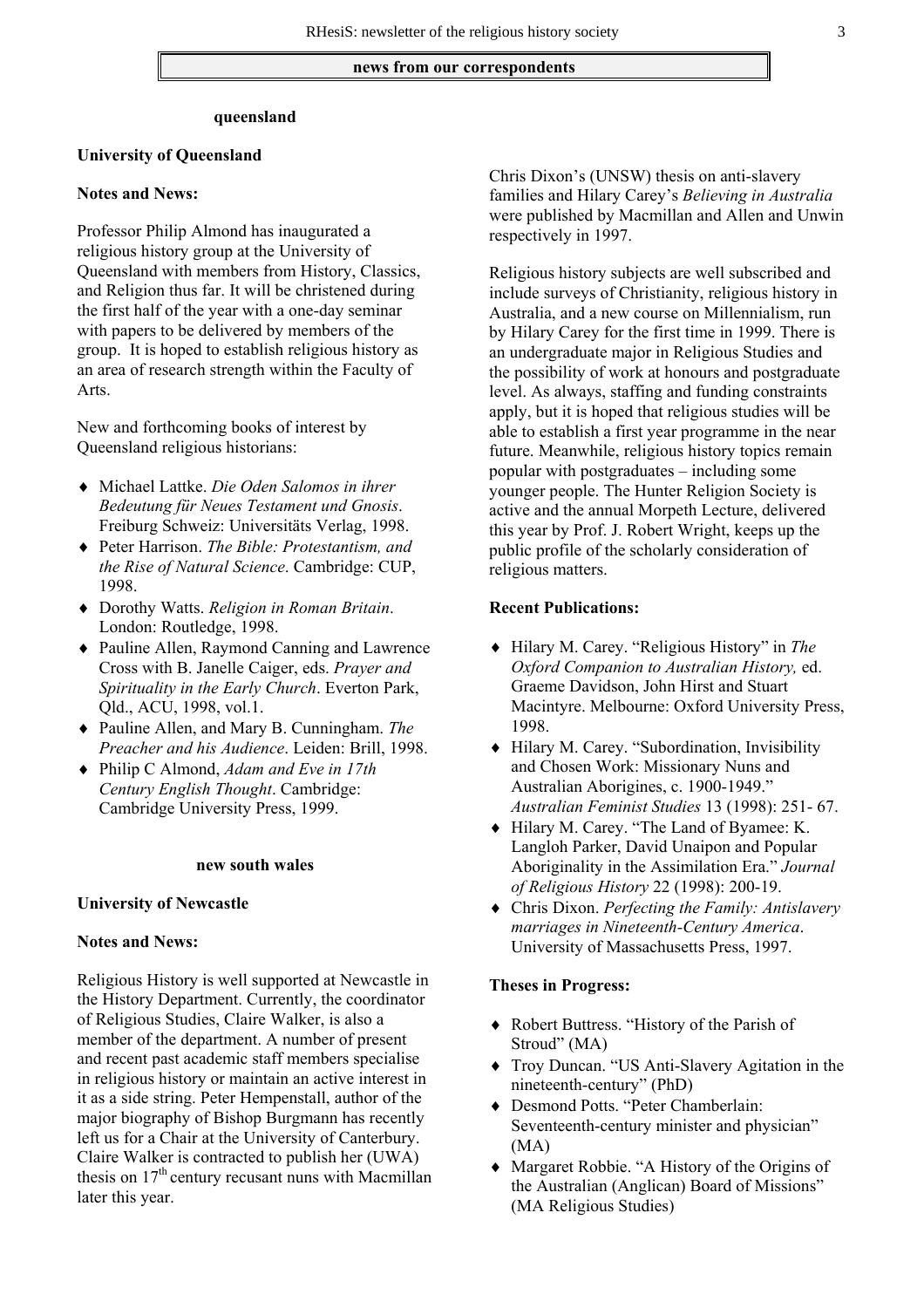♦ Brian Roach. "George Augustus Middleton: A Prodigal Priest?" (MA)

#### **University of New England, Armidale**

#### **Notes and News:**

In December 1998, the School of Classics and History became the School of Classics, History and Religion. This not only reflects the high profile enjoyed by Studies in Religion but it is also indicative of the interest religious history holds for so many members of the School.

Religious history is a strong component in individual courses but the school also carries Islamic Studies and Studies in Religion as focus areas. Courses of study in Islamic History and Religion covers a number of different awards, from second-year undergraduate units to Ph.D. research. The focus is on the ways in which Islam spread eastwards from the Nile-Oxus region through Central Asia to South and Southeast Asia. In the process, the variations in the manner in which Islam became established in the different areas is used to understand the variety of practices and temperaments demonstrated today by Muslims in Asia.

The Studies in Religion Program was established at the University of New England in 1992, and now offers a full undergraduate study for Honours, M.Litt, MA (Hons.) and Ph.D. In 1999 two first year units will be offered: Introduction to World Religions A, which focuses on the foundation period of religions, especially the five major world religions (Hinduism, Judaism, Buddhism, Christianity, and Islam); and Introduction to World Religions B, which investigates the development and institutional life of religious groups.

#### **Recent Publications:**

Don Beer has been investigating student culture in Australian universities, notably the University of New England. In " 'The Holiest Campus': University of New England, 1946-79," an article published in the *Journal of Religious History* 1(1997), he analyzed the strength of religious influences at the University of New England in the late 1940s and 1950s and explained their decline and transformation in the 1960s and 1970s. Another article, "New Sources for the History of Australian Universities," will appear shortly in the *History of Education Review*. It includes lengthy discussions of the Australian Student Christian Movement papers at the National Library of Australia and the Inter-Varsity Fellowship collection at the Centre for the Study of Australian

Christianity, Robert Menzies College, Macquarie University.

Also in 1997, Matthew Dillon published his book *Pilgrims and Pilgrimage in Ancient Greece* which deals with the phenomenon of religious travel pilgrimage - in Ancient Greece. While ancient Greek religion itself has received much attention from scholars, the fact that the Ancient Greeks travelled long distances to visit particularly important religious sanctuaries has not been previously examined. The book focuses on the sanctuaries which were visited, dealing with places such as Delphi and Olympia. What pilgrims actually did at these sites is also important, and specific cult regulations at sanctuaries covered numerous aspects, including dress, sexual activity, diet, who was allowed to participate in sacred rites there, and behaviour in general. A separate chapter deals with girls and women who went on pilgrimages, and their reasons for doing so (seeking divine assistance to fall pregnant or be cured of diseases, or to be initiated in mystery cults). There were various difficulties - such as warfare, pirates, expenses, bad roads - which pilgrims experienced in travelling to sanctuaries. In particular, the book asks and seeks to explain what motivated pilgrims to visit certain sanctuaries which were often some distance from their own cities when every urban centre had its own temples. A modern Greek translation of *Pilgrims and Pilgrimage* in Ancient Greece will be published in 2000 by Analios Publications, Athens.

The University of New England amalgamated with the Armidale College of Advanced Education in 1989. On his retirement form the Principalship of the College, where he had previously been Head of English, Paul Lamb was encouraged by the Bishop of Armidale, The Right Rev'd Peter Chiswell to undertake research into the episcopates of earlier Bishops of the Diocese. It was the conviction of Bishop Chiswell that the history of these episcopates was to a large extent a history of the Diocese.

In 1992, the Diocese commissioned Paul Lamb to write a biography of Wentworth Francis Wentworth-Shields, Bishop of Armidale, 1916- 1929, published the following year. This was followed by the publication for the Diocese by Brolga Press of Gundaroo of *The Conscience of the Church*, *John Stoward Moyes, Bishop of Armidale 1929-1964*, September 1997.

The Reverend John Beer, writing in the *Melbourne Anglican*, May 1998, states that "this attractively presented and well illustrated memoir, when added to Hempenstall's fairly recent biography of Bishop Burgmann . . . succeeds in filling a gap in Anglican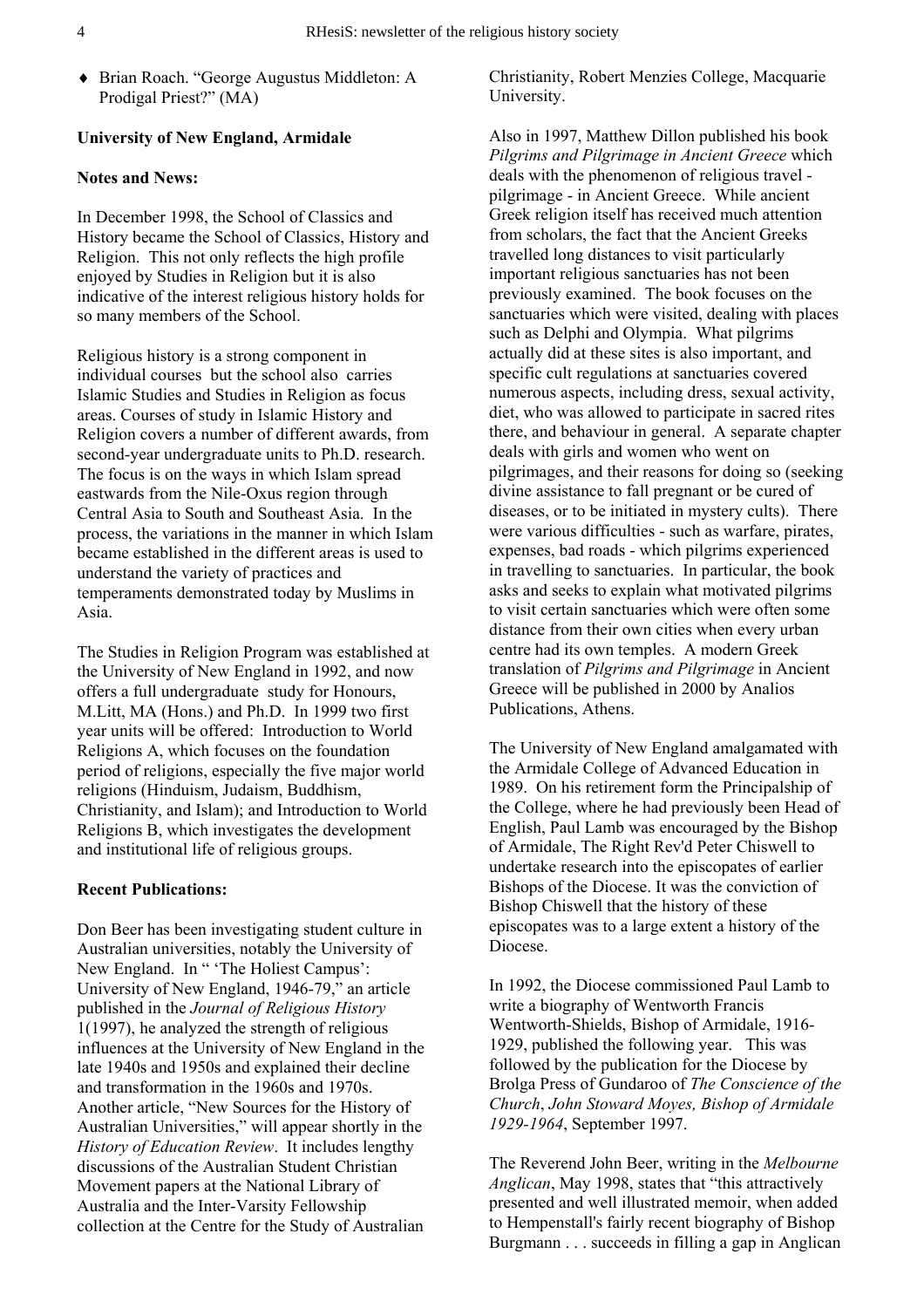Church history covering the period from 1930 onwards."

This brief summary of *The Conscience of the Church* is taken from the jacket: "John Stoward Moyes, in cope and mitre or in frock coat and gaiters, ruled his Diocese for thirty-five years, establishing a remarkable record of visiting and demonstrated an incredible knowledge of that vast area and its people from Glen Innes to Walgett, from Boggabilla to Quirindi. He is remembered by many as a controversial figure, but even more as a fighter for social justice, earning the title of "The Conscience of the Church." Both volumes are available, post-free, from the Registrar, Anglican Diocesan Registry, Rusden Street, Armidale, NSW, 2350, *Wentworth Francis Wentworth-Shields* at \$14.95 and *The Conscience of the Church* at \$24.95.

Jennifer Clark continued to work on the relationship between the churches in Australia and road safety. She published "Moral Motoring: Road Safety for Christian Gentlemen, 1896-1970," *RoadWise* 10(1998) 4-11 and "Am I my Brother's Keeper: The Church's Role in Road Safety" *Proceedings of the 7th biennial Australasian Traffic Education Conference*, 1998. These pieces both examine the ways in which churches have been involved in the promotion of road safety. Especially during the post-war period through to 1970, road safety language and philosophy drew heavily on Christianity. This only changed when road safety was taken over by science and social science during the 1970s. Also in the field of Australian church history, Jennifer Clark continued to work on the issue of church closure. A paper presented to the National Conference on the Heritage Conservation of Religious Property: Tradition and Change, entitled "Property Matters are Vexing: The Impact of Church Closure," is due to be published in *Proceedings.* This paper deals with the impact of closure on both the congregation involved and the wider community. It is argued that the expression of Australian popular culture is changing as a consequence of property rationalization programs and the influence of conservation action groups.

Publications arising from students' work include:

- ♦ Grant Stanley, "Hinduism: a dialectical feminist critique," *Australian Religion Studies Review* , 10/1 (1997) 38-46.
- ♦ Mark Vassallo, "The Diagram of the Ophites: a synthesis," *Australian Religion Studies Review ,*  10/1(1997) 16-27.

**Theses and Research Essays Completed 1997- 1998:** 

- ♦ N. Hollis, 1997 BA Hons. "Anne Hutchinson: A Female Dissenter in Puritan New England."
- ♦ N.R. Iliffe, 1997 M.Litt. "The First Fruits: Baptists in NSW to about the 1850s."
- ♦ D.L.A. Southon, 1997 MA. "The Anglican Parson and the Rural Community in Eighteenth Century England."
- ♦ B. R. Zimmerman, 1997 PhD. "The Making of a Diocese and the Moulding of its People: The Maitland Diocese During the Episcopacy of James Murray 1866-1909."
- ♦ Joan Relke, BA Hons, Inanna and Ninhursaga: "The Reinterpretation of Prehistoric Anthropomorphic Figurines."
- ♦ Kathleen Ingle, 1997 M.Litt. "The Islam of Indonesian Immigrants in Australia: maintenance, revival or degeneration."
- ♦ Roger K. Wilkinson 1998 M.Litt. "Spirit of the Morning: The Contribution of the Rev. William Morley Punshon to Canadian Methodism 1868- 1873."

#### **Doctoral Work in Progress:**

- ♦ Margaret Geddes. "The Stance of the Anglican Church of Australia on Peace and Social Justice Issues, 1980-1996."
- ♦ David Addenbrooke. "History of Wicca in Australia."
- ♦ Eric Livingston. "The Concept of God's Investigative Judgement with Special Reference to Daniel 8:14."
- ♦ Joan Relke. "The Otiose Horned God and the Hierosgamos in Ancient Prehistoric Religion."
- ♦ Agnes Smith. "The Nature of Spirituality: its Canons and Parameters."

#### **Macquarie**

Religious history flourishes at Macquarie University, in the departments of Ancient and Modern History.

#### **Higher Degrees:**

Three doctorates were awarded in May 1999:

- ♦ Judith Mary Brophy, "Door-Frames in New Kingdom Private Tombs: Analysis of the Decoration, Inscriptions on the Jambs and Lintels."
- ♦ Anne Elizabeth Cunningham, "Under the banner of the Cross: Catholic Episcopal and Consultorial relations in New South Wales, 1865-1885."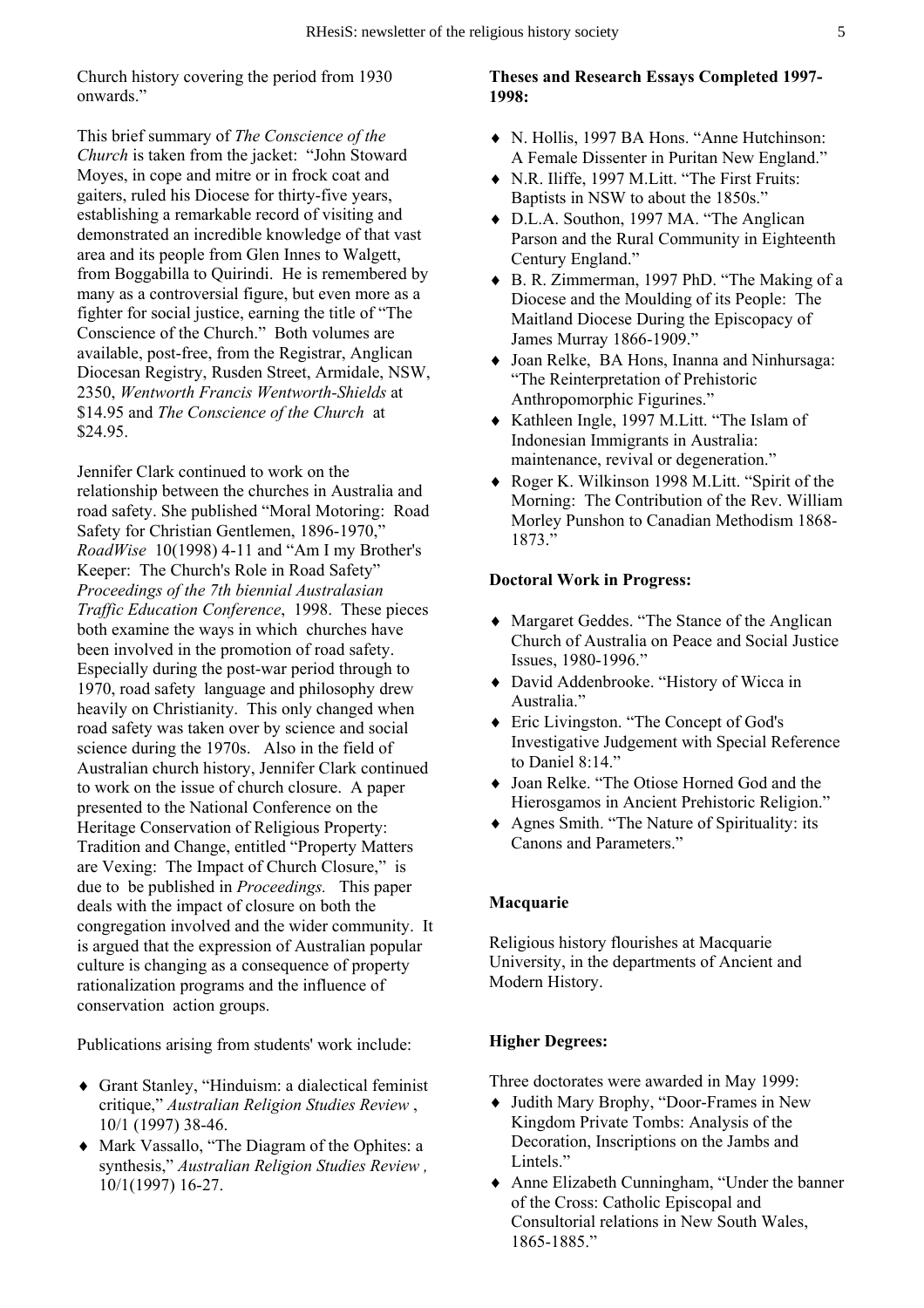♦ Joseph Anthony Morley, The Catholic Community of New South Wales, 1788-1816: A Church Without Clergy."

In addition, in May 1999 the School of Law at the University of New South Wales, awarded a doctorate to D F Galbraith for a dissertation entitled "Just Enough Religion to Make us Hate. An Historico-Legal Study of the Red Book Case," a study in Church-State relations in mid 20th century Australia.

Doctoral research is being undertaken at Macquarie by:

- ♦ Peter Blayney, Marriage Law in the Australian Catholic Church, 1890-1930
- ♦ Marcia Cameron, Aspects of Anglican Theological Education in Australia, 1900-1940
- ♦ Barry Chant, The Spirit of Pentecost: A History of Australian Pentecostalism, 1870-1939
- ♦ J. Harrison, Paul's Language of Grace in its Graeco-Roman Context

♦ Jonathan Toussaint, Views of Selected Puritans, 1560-1630, on Marriage and Human Sexuality: Domestic Duty Books.

#### **Recent Publications:**

- ♦ L. O. Frappell, "Protestant and Catholic in the Oxford Fathers," In J. A. Moses, *From Oxford to the Bush*. *Catholic Anglicanism in Australia* (St Lucia, Broughton Press and SPCK Australia, 1997), 263-73.
- ♦ R. M. Frappell, "1933 and All That: The Oxford Movement Centenary in Australia," In Moses, 126-45
- ♦ Howard Le Couteur, "The Moreton Bay ministry of the Reverend Johann Handt: a reappraisal,"*Journal of the Royal Australian Historical Society*, 84.2 (1998): 140-53.
- ♦ J W F Walmsley, "The Early Abbesses, Nuns and Female Tenants of the Abbey of Holy Trinity, Caen," *Journal of Ecclesiastical History*, 48.3 (1997): 425-44.

**from the societies** 

The **Australian Catholic Historical Society** conducts various activities, including lectures and excursions, on a monthly basis, as well as publishing a journal and four newsletters annually.

For more information you might contact their President, Mrs Elizabeth Johnston, on email **elizj@canopus.apana.org.au** 

THE ACHS is one of eleven societies concerned with religious and fraternal history which are affiliated to the Royal Australian Historical Society. The full list is:

> Anglican Historical Society Australian Catholic Historical Society Australian Jewish Historical Society Baptist Historical Society of NSW Church of England Historical Society Friends of the Ferguson Library (Presbyterian) Masonic Historical Society of NSW Quaker Historical Committee St Peters Anglican Church Archives Committee Salvation Army Australia Eastern Territory Historical Society Uniting Church Records & Historical Society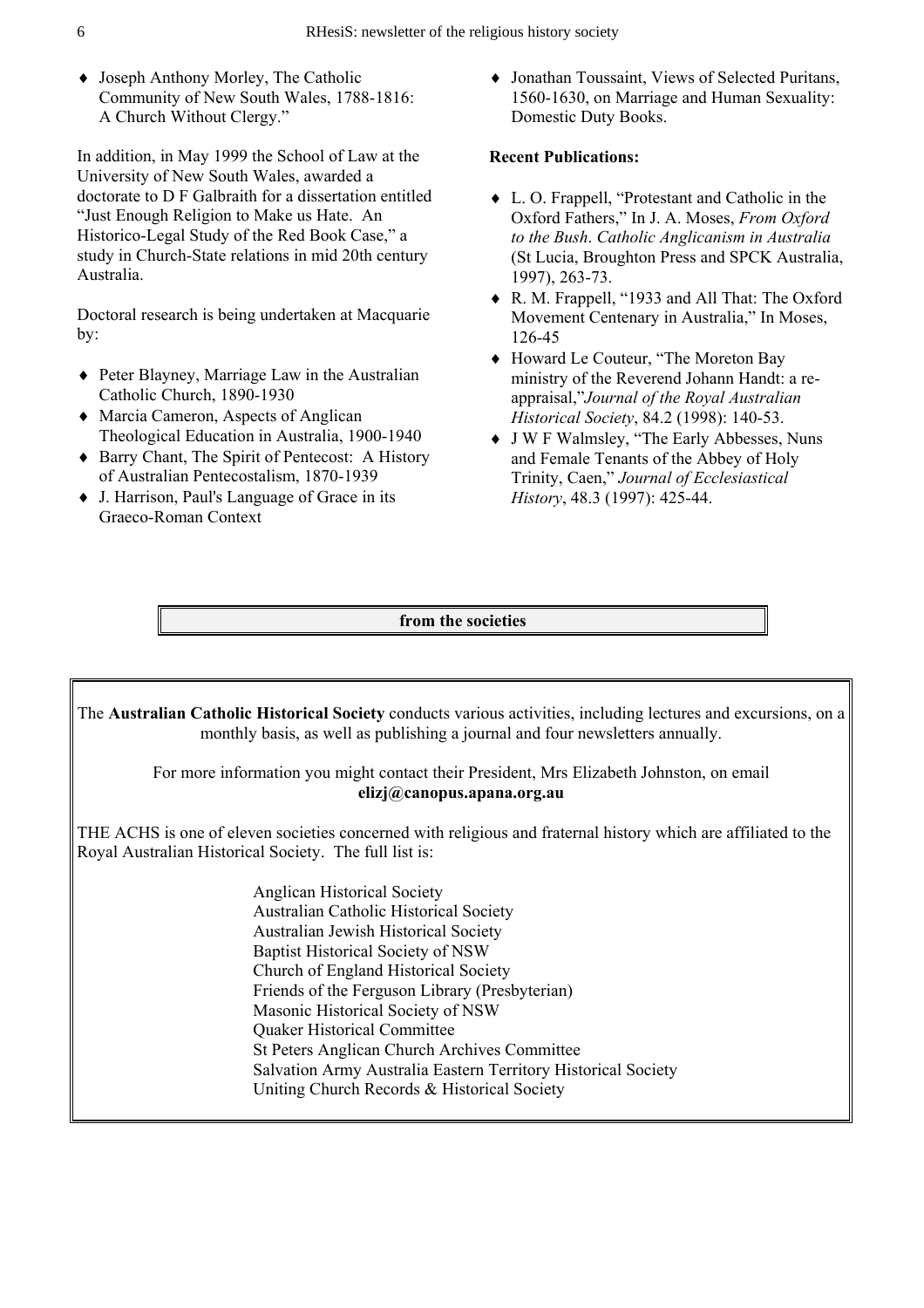### **CSAC MOVES**

CSAC (The Centre for the Study of Australian Christianity) at Robert Menzies College is about to merge into the new Macquarie Christian Studies Institute. The first courses of the new Institute, offered through the Graduate School of Management, will begin in second semester, 1999. Courses of interest to historians will be offered from first semester (Feb/March) 2000. An outline of all these courses will be given in the next issue of Rhesis.

In January of this year the Centre for Early Christian Studies co-sponsored a conference with the Australian Catholic University, entitled "Prayer and Spirituality in the Early Church." Held in Sydney, it included, amongst its international guests, the eminent theologian and linguist, the Rt Rev'd Rowan Williams, Bishop of Monmouth and formerly Lady Margaret Professor of Divinity in Oxford.

#### **University of Sydney (Semitic Studies)**

#### **Notes and News:**

There is no doubt that the teaching of Hebrew and Jewish Studies in the Department of Semitic Studies at the University of Sydney is flourishing, with student numbers growing each year. Our Department offers Hebrew, both Classical and Modern with a full program for both beginners and advanced students; Yiddish for Beginners; Biblical Studies and Jewish Civilisation, Thought and Culture which includes Modern Israel Studies. The large number of graduates from the teacher education program (now over 50 students) has provided further impetus to the growth of the Department.

In 1997 the Department of Semitic Studies had a new Honours program accepted for the course Jewish Civilisation, Thought and Culture. The Honours program was offered for the first time in 1998 and two students graduated with their honours at the end of last year. In is taught in conjunction with the Master of Arts (by coursework) for Hebrew 7 Judiac Studies. The new program offers students the opportunity to specialise in one area either the classical period or the modern period. The four courses offered in the classical strand were remodelled from courses previously offered, while the six courses offered at the modern period are all completely new. In addition, a third year is being offered to Beginners Yiddish taught by Henry Roth Lecturer in Yiddish, Dr

Jennifer Dowling, and to the Beginners Hebrew program taught by the Malka Einhorn Lecturer, Ms Yona Gilead.

At the end of last year and early this year, two important new appointments were made. In December last year Ms Leanne Piggott was appointed as the FAI Lecturer in Modern Israel Studies, a position largely funded by Mr Rodney Adler, AM, whose support of this position has been greatly appreciated. In February this year, Mr Harry Oppermann was appointed to the position of Jewish Education Coordinator in the Faculty of Education, replacing Tony Buchen who had filled the position in a temporary capacity for two years. Harry Oppermann brings great skills and expertise to this position. He has had 31 years of experience in language teaching with the Department of School Education, the last three being as Acting Inspector for Languages at the NSW Board of Studies where he was in charge of the teaching of 35 languages.

In addition to the Jewish Studies program at the University of Sydney, the University of New South Wales is developing a Jewish Studies program for the modern period, coordinated by Dr Geoffrey Levey in the School of Political Science. A course on Genocide is taught at Macquarie University by Professor Colin Tatz. In Victoria substantial Jewish Studies programs are offered at the University of Melbourne and the Centre for Jewish Civilisation at Monash University.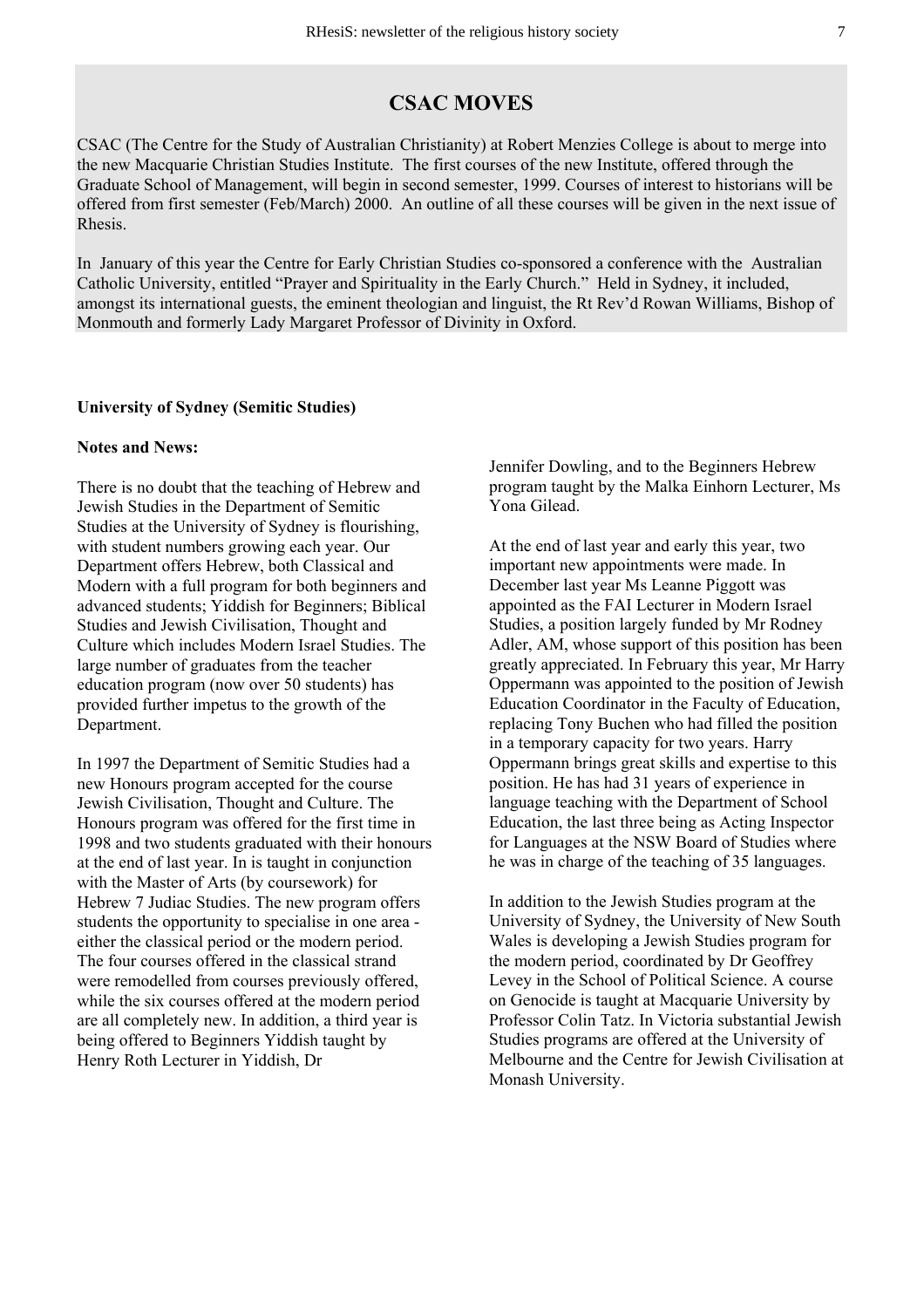# **Study of Religion Conference**

The School of Studies in Religion, University of Sydney is hosting the 1999 Australian Association for the Study of Religion Conference at Sancta Sophia College from September 30 to October 3.

The conference theme is "The End of Religions? Religion in an Age of Globalization".

The four public lectures associated with the conference are:

- ♦ Dr Morny Joy, University of Calgary, "Beyond a God's Eyeview: Alternative Perspectives in Religious Studies", Thursday 30 September 7 PM
- ♦ Ms Susan Aykut, La Trobe University, "Hairy Politics: Hair Rituals in an Islamic Ottoman Context", Friday 1 October 10 AM
- ♦ Dr Doug Pratt, "Identity and Interaction: Islam and the Challenge of Inter- religious Dialogue", Friday 1 October 7 PM
- ♦ Dr Trevor Jordan, Queensland University of Technology, "The role of religion in globalising civil society", Saturday 2 October 2 PM

#### **Conference enquiries Carole M. Cusack, tel: (02) 9351 6837, fax: (02) 9351 7758 e-mail: ccusack@mail.usyd.edu.au**

#### **victoria**

#### **THE AUSTRALIAN ASSOCIATION FOR JEWISH STUDIES**

In 1986 the Australian Association for Jewish Studies was established as the only academic association for Jewish Studies in Australia. The Association runs an annual conference on Jewish Studies, which alternates between Sydney and Melbourne, and publishes the Australian Journal of Jewish Studies which is devoted to Jewish culture in all aspects and in all periods. This yearâs conference will be held in Melbourne on 7 - 8 November with the theme: Australian Jewry – From a remnant of Israel to a Vibrant Community. As the conference is just before Kristallnacht, the November pogrom of 1938, there will be a panel discussion focusing on this watershed event.

The first call for papers has been made and proposed contributions should be sent to Dr Rachel Birati, Australian Centre for Jewish Civilisation, Monash University, Clayton, Victoria, 3168.

Anyone interested in joining the Association should write to the Honorary Treasurer, PO Box 233, Holme Building, University of Sydney, NSW 2006.

#### **John Dunmore Lang in Conference**

On August 28th 1999, 10am-4pm, there will be a Conference on John Dunmore Lang at Ormond College, University of Melbourne.

Speakers include Professor Stuart Macintyre, University of Melbourne, Rev Professor Allan Harman, Principal, PCV Theological College, Dr Stewart Gill, Warden, Ridley College, University of Melbourne, Dr Mark Hutchinson, Director CSAC.

**For more information contact Professor Ian Breward, Ormond College.**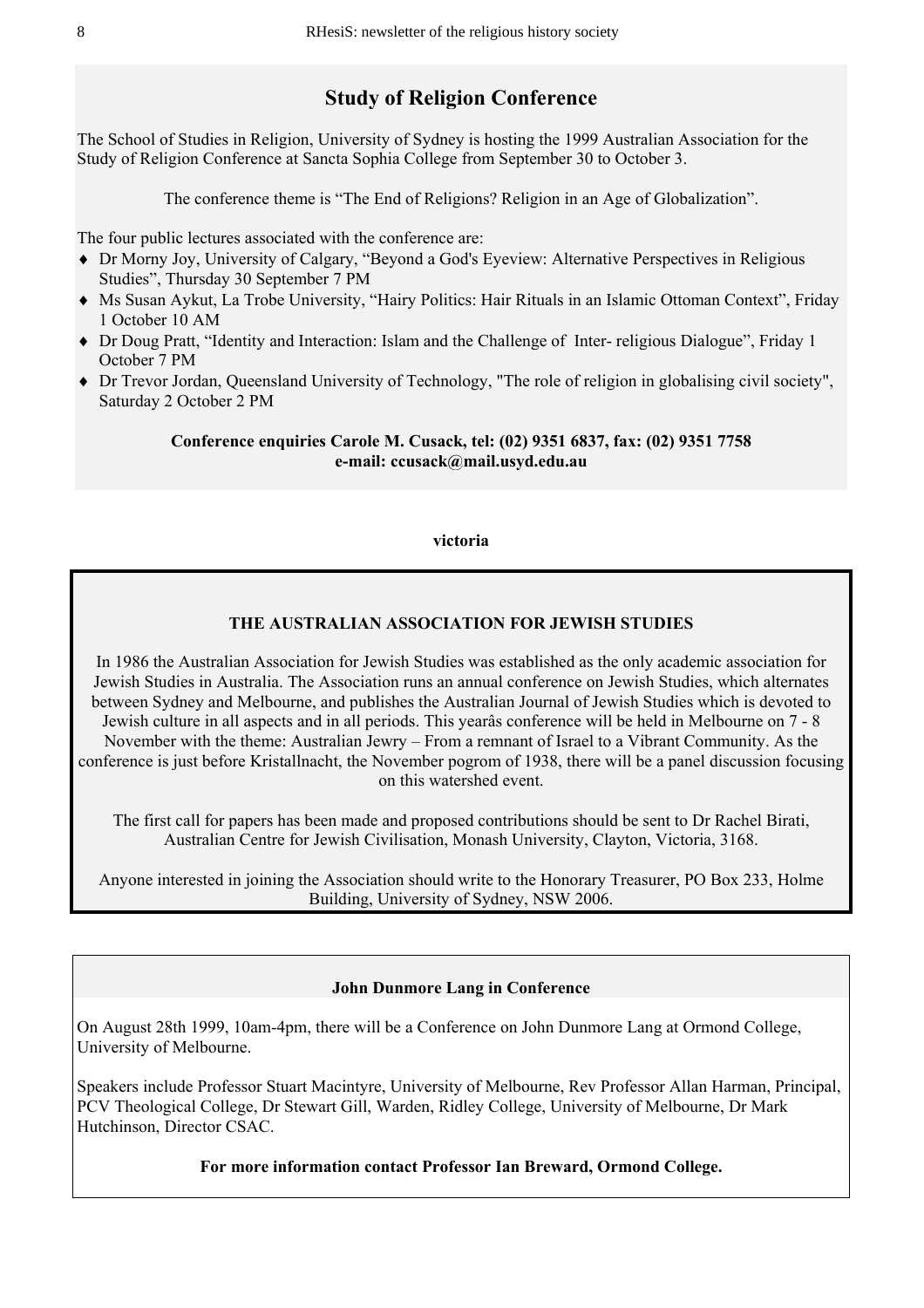#### **Melbourne College of Divinity**

Rev Dr Peter Matheson, well-known Reformation historian, formerly of Knox College, The University of Otago has

recently been inducted as the Principal of The United Church Theological Hall at Ormond College, The University of Melbourne. Recent theses accepted by the Melbourne College of Divinity of interest to the Society would include:

- D Theol.:
- ♦ D I Rankin, "The doctrines of Church and Ministry in Tertullian"
- ♦ F T S Fa'alafi, "A Century in the Making of the Samoan Church, 1828-1928"
- ♦ W.N. Campbell, "Christian Theology in the historical flood: A critical study of the Troelstch Debate Today Concerning the Question of Grounding Christian Theology in History"
- ♦ J R Colbourne, "The influence of the Franciscan Spirituals in Mattia da Salo's 'Historia Capuccina'"
- M Theol.:
- ♦ T E Costello, "A Description and Analysis of the Filipino Church's Contribution to the Development of a Christian Political Ethic"
- ♦ R G Prior, "The Relationship Between Gospel And Culture: A Missiological Critique of the Historical Meeting of the Christian Gospel with the People of Aneityum in Vanuatu, through the Missionary Work of the Rev. John Geddie"
- ♦ C A Walsh, "Michael Verdon 1838-1918: Second Bishop of Dunedin and Founder of Holy Cross College Mosgiel"
- ♦ E M Sturrock, "The Brigidine Sisters' Contribution to the Catholic Church in Victoria, 1886-1986"
- ♦ D M Stevens, "The Sisters of St Joseph Of Nazareth, New Zealand 1880-1965"
- ♦ J H Kempster, "Julian of Norwich: The Westminster Test of 'A Revelation Of Love' Examined in the Light of its Intended Audience"
- ♦ R M Gooden, "Awakened Women: Initial Formative Influences on Australasian Baptist Women in Overseas Mission 1864-1913"

#### **Australian Catholic University**

#### **Notes:**

There are no courses at undergraduate level in religious history, although, presumably, some of the courses in the religious studies sequence could come within that description.

#### **Theses in progress:**

Clara Geoghegan will commence a PhD under the supervision of Shurlee Swain and Malcolm Prentis on "Bishop Martin Crane of Sandhurst, Victoria,  $1874 - 1901$ "

#### **Recent publications:**

M.D. Prentis, *Science, Race and Faith: a life of John Mathew, 1849-1929*, Sydney: Centre for the Study of Australian Christianity, 1998; "Christians and the Plague in Sydney in 1900: Research in Progress", Church Heritage, 10,2 (September 1997), pp. 107-110; "Writing a Parish History: some Notes for Beginners", Church Heritage, 10, 4 (September 1998), pp. 219-230; "Christianity and Politics in Australia", National Outlook, 20, 7 (September 1998), p. 26. (this is a report on a conference.)

#### **News from Denominational History Societies:**

The Uniting Church Records & Historical Society is about to go on the web. It intends thus to make available to congregational/ parish historians some 'how-to' articles on local church history-writing, as well as other useful information on such things as record preservation and lodgement.

#### **University of Melbourne**

Here, there is an increasing inclusion of the religious context in what was previously an ultrasecular environment. New courses in 1999 include one on "The History of God."

#### **Recent publications:**

♦ S. Swain, "Religion, Philanthropy and Social Reform," *Women-Church*, October 1998.

#### **Doctoral theses in progress:**

#### **University of Melbourne**

♦ Ellen Warne. "Conservative Christian Women's Organizations."

#### **ACU (Victoria)**

- ♦ Clara Geoghan has accepted a scholarship to complete a thesis on the Life of Bishop Crane (Sandhurst);
- ♦ Charles Rue, "A History of the Australian branch of the Columbans."
- ♦ John Byrne, "Music in the Catholic Liturgy in Melbourne<sup>"</sup>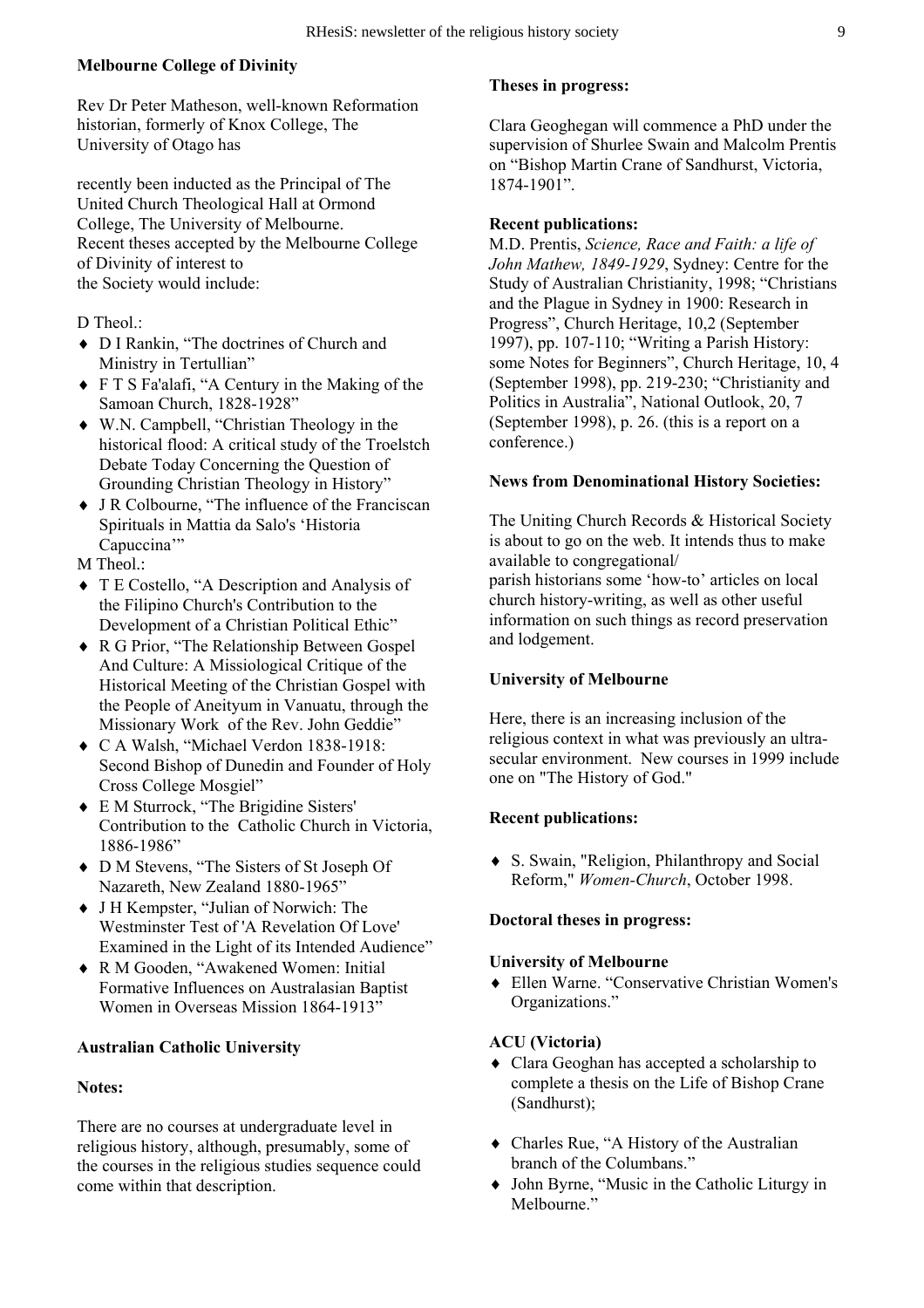#### **south australia**

#### **University of Adelaide**

At the University of Adelaide, Rebecca Pannell won the Linda Trapp prize for 1998 for an outstanding History honours thesis for her joint work in History and English on religious underpinnings of imagery in three Australian novels: Janette Turner Hospital *Oyster*, Elizabeth Jolley *The Well* and Helen Garner *Cosmo, Cosmolino.*

Katharine Massam continues to work on the history of religion and culture, with particular interest patterns of faith and belief in post-industrial societies. Her ongoing work on Australian religious experience and World War II was supported by ARC Small Grants in 1997 and 1998.

Sandra Holton and Katharine Massam began work an ARC funded project on Gender, Religion and Social Action, which focuses particularly on the commitments of Quaker and Catholic women in Britain and Australia.

Two historians from Flinders University are contributing narrative chapters to a history of Australian Anglicanism that is being coordinated by the Rev. Dr Bruce Kaye, general secretary of General Synod. It is proposed to publish two volumes: an account of Australian Anglicanism with both narrative and thematic chapters, and a volume of historical sources. Associate Professor Brian Dickey is working on the period from the mid-1860s to 1900, and Dr David Hilliard's chapter will cover the period from the 1960s to the present.

Katharine Massam was a workshop leader for "Mary and the Australian Church," at "Mary for the third millennium: spirituality and theology for men and women of the 21st century," Conference of the Marist Brothers, Sydney, September 1998. She also gave a paper on civil religion and World War II at the Australian Historical Association Conference in Sydney in July 1998.

Dr David Hilliard and Associate Professor Brian Dickey attended the second Anglican History Seminar held in Melbourne in September 1998.

#### **Two Church Historical Societies are active in South Australia.**

#### *The Uniting Church Historical Society*

The Society held two meetings during 1998. In March the Rev. Lewis Kelsall gave a paper based on his Flinders University History honours thesis on "The romance of faith: the life and work of the Rev. Brian Wibberley." Wibberley came from

England to Australia in 1886 as a Primitive Methodist minister. He had notable ministries at Wellington Square Primitive Methodist Church and Kent Town Methodist Church in Adelaide and at Wesley Church in Perth. In 1934 he published a book on "Music and Religion." The biennial Gordon Rowe Memorial Lecture for 1998 was given in November by Dr Robert Nicol, the State Historian, on the "Final Pageant: The Past, Present and Future of Death." Both lectures have been published by the Society and can be obtained from the secretary, 19 Malvern Avenue, Malvern, SA 5061.

Since its formation in 1978 the Uniting Church Historical Society has published, usually three times a year, a newsletter which contains articles on aspects of South Australian Methodist, Presbyterian and Congregational history and other material of historical significance. Its founding editor, the Rev. Dr Arnold Hunt, was succeeded in 1999 by the Rev. Ruth Threapleton, PO Box 92, Riverton, SA 5412.

#### *South Australian Baptist Historical Society*

This Society was formed in 1996. Its aims are to collect and preserve records and items of historical interest, to promote research in and the study of Baptist church history, and to spread an awareness of South Australian Baptist history. Its main activities are occasional lectures and the collection of records and historical items, most of which are deposited in the Mortlock Library of South Australiana. The secretary of the Society is the Rev. John Walker, 17 Brougham Place, Alberton, SA 5014.

E-mail: johnw@senet.co.au

#### **Recent Publications:**

- ♦ Burley, Stephanie. "Entrenched or Emancipated? Responses to Catholic Girls' Secondary Schooling, South Australia, 1880- 1930." *Journal of the Historical Society of South Australia*, 26 (1998): 69-90.
- ♦ Donovan, Peter and O'Neil, Bernard. *In the Marist Tradition: Sacred Heart College, Adelaide, 1897-1997* (Somerton Park, SA: Sacred Heart College, 1997).
- ♦ Hilliard, David. "Sydney Anglicans and Homosexuality," *Journal of Homosexuality*, 33: 2 (1997):101-2.
- ♦ Hilliard, David. "Church, family and sexuality in Australia in the 1950s," *Australian Historical Studies*, 28: 109 (1997) (special issue on "The Forgotten Fifties: Aspects of Society and Culture in the 1950s"), 133-46.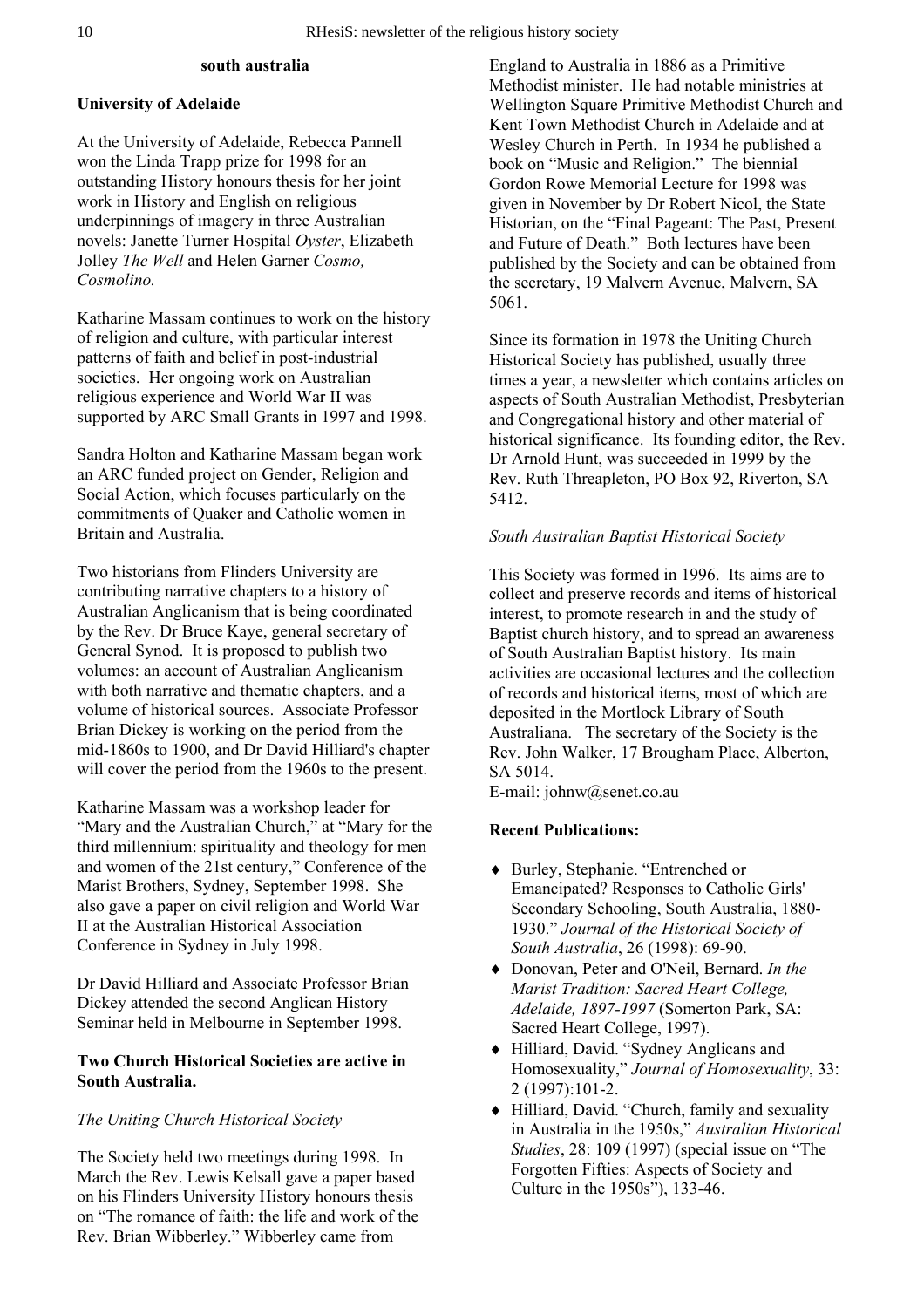- ♦ Hilliard, David. "The ties that used to bind: A Fresh Look at the History of Australian Anglicanism," *Pacifica* 11.3 (1998): 249-64.
- ♦ Hilliard, David. "Australasia and the Pacific." In *A World History of Christianity,* ed. Adrian Hastings, 508-35. London: Cassell, 1999.
- ♦ Massam, Katharine and Smith, John H. "Images of God: Civil Religion and Australia at War, 1939-1945," *Australian Religion Studies Review*, 11.2 (1998):57-71.
- ♦ Massam, Katharine. "Representing Active Discipleship: images of the Madonna in Twentieth-Century Australia." *Australian Feminist Studies* 13: 28 (1998): 235-49.
- ♦ Massam, Katharine. "Catholic Church." In *The Oxford Companion to Australian History,* ed. Graeme Davidson, John Hirst and Stuart Macintyre, 112-14. Melbourne: Oxford University Press, 1998.
- ♦ Mosler, David. "Patterns of assimilation: Jews in Seattle and Adelaide from European Settlement to the 1990s." *Journal of the Historical Society of South Australia* 25 (1997):58-79.
- ♦ Stock, Jenny. "The Role of Religion in the 1951 Referendum to Ban the Communist party: The South Australian Example." *Australian Religion Studies Review*, 11. 2 (1998): 38-56.

#### **Theses And Research Essays Completed, 1997- 1999:**

#### **Flinders University**

Ph D

♦ Fitzsimons, Robert Owen. "The Church Of Rome in the Mind of the Church of England c.1870 to 1914."

BA Honours

- ♦ Kelsall, Lewis. "The Romance Of Faith: Brian Wibberley, Methodist Minister, 1866-1944."
- ♦ Morris, Elizabeth. "The Struggle for Orthodoxy: A Study Of Conservative Movements in the Roman Catholic Church with Special Reference to the Archdiocese Of Adelaide."

#### **Current Doctoral Research in Progress:**

#### **Flinders University**

♦ Barreira, Paul. "Protestant piety in South Australia, c. 1919-1990."

#### **University of Adelaide**

- ♦ Laffin, Josephine. "Matthew Beovich, Roman Catholic archbishop of Adelaide, 1940-1971."
- ♦ Pitman, Julia. Faith. "Gender And Society: Religion In 20th Century Australia."

♦ Secomb, Robin. "Mission-Hearted Women Required: Australians, The Empire And Philanthropy, 1840-1940."

#### **Luther Seminary**

♦ Whittall, Roger . "Luther in English to 1700." (ThD , Australian College of Theology).

#### **western australia**

In Western Australia, there are two public universities in which Religious Studies is formally taught: Murdoch University, through the Department of Theology; and Edith Cowan University, through its Social Sciences group. In addition, the newly established private university, Notre Dame has a theology department.

#### **Murdoch**

At Murdoch, the department is headed by Associate Professor Bill Loader who is currently engaged in research on sexuality and the Jesus tradition. Recent publications from members of the department include:

- ♦ Bill Loader. *Jesus and the Fundamentalism of his Day. The Bible the Gospels and Jesus* Melbourne: Uniting Ed., 1998.
- ♦ Bill Loader. "Mark 7:1-23 and the historical Jesus" *Colloquium* 30 (1998) 123-151;
- ♦ Nancy Victorin-Vangerud. "Turning to the Spirit - Retrieving Dignity in the Household of God." *Colloquium* Vol 30, no. 2
- ♦ Richard Moore: "*All Western Australia is my parish": a centennial history of Baptists in Western Australia, 1895-1995*. Perth: Baptist Historical Society, 1996.

#### Website: **www.staff.murdoch.edu.au/~loader**

#### **Edith Cowan**

At Edith Cowan, Religious Studies no longer exists as a discrete department. Staff involved in teaching Religious Studies units are Peter Bedford, Anne Harris, Bill Leadbetter and Martin Wiltshire.

#### **Publications:**

- ♦ Bill Leadbetter: The Christians in the Fourth Century" (with Alanna Nobbs), In Jenny Lawless, ed. *Personalities from the Past*, Thomas Nelson Australia. 1997, 261 - 282.
- ♦ Bill Leadbetter: "Lactantius and Classical Paideia," *Ancient History in a Modern University Volume II, Early Christianity, Late Antiquity and Beyond*. Grand Rapids: Eerdmans, 1998, 245 252.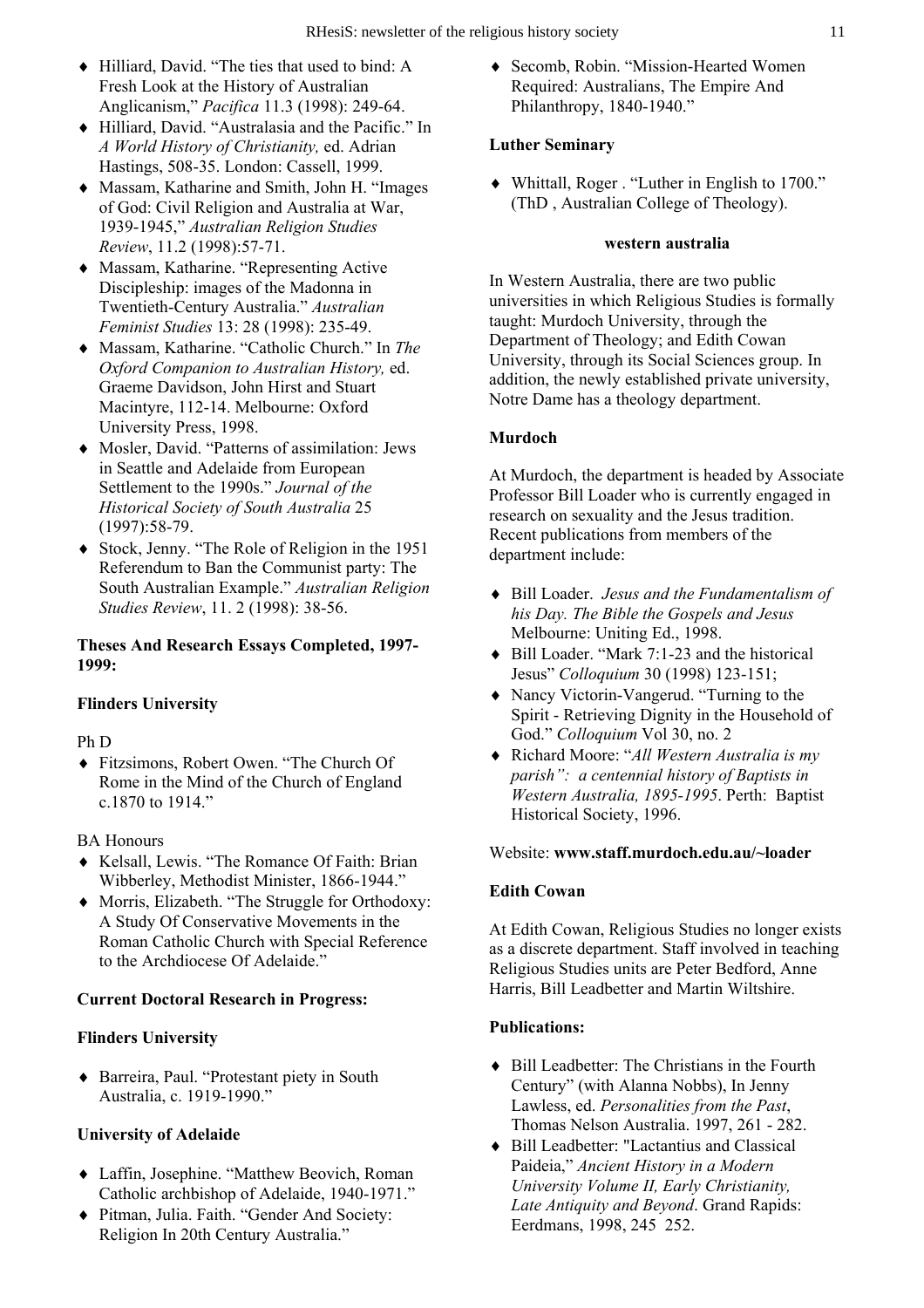- ♦ Bill Leadbetter: "The Illegitimacy of Constantine and the Birth of the Tetrarchy" in S.N.C. Lieu and Dominic Montserrat, eds.)*Constantine: History, Historiography and Legend*. Routledge, 1998, 74 - 85.
- ♦ Bill Leadbetter: "Patrimonium Indivisum? The Empire Of Diocletian and Maximian, 284 - 289" *Chiron*, 28 (1998):213 - 228.

#### **The University of Western Australia**

On November 26th-28th 1999, the University of Western Australia will be hosting the 22nd Annual & International Conference of the African Studies Association of Australasia and the Pacific (AFSAAP '99). The Conference is entitled *New African Perspectives: Africa, Australasia, & The Wider World At The End Of The Twentieth Century*. A number of panels are planned of interest to recipients of this newsletter:

#### *The History of African Missions*

- ♦ Prof. Jean-Luc Vellut (Département d'Histoire, Collège Erasme, Louvain-la-Neuve, Belgique) "Redeeming, Healing, Reconstructing the past : Horizons of Christianity in the Kongo region, ca 1900-25".
- ♦ Hein Vanhee (University of Ghent) "Catholic Missionaries in late 19th century Congo".
- ♦ Prof. Norman Etherington (UWA) "Mission History in 19th century Transvaal"

♦ Prof. Les Switzer (University of Houston) "American Congregational Schools in Colonial Natal"

*Chair: Dr. Elizabeth Dimock* 

#### *Missions and Literature*

- ♦ Prof. Gareth Griffiths (UWA) "New Perspectives on Missionary Genres"
- ♦ Dr Elizabeth Dimock, African Research Institute, La Trobe University) "The Church Missionary Society in Uganda in the Colonial Period and Gender"
- ♦ Peter Midgley (University of Alberta) "RHW Shepherd, Lovedale Mission Press and the African writer Herbert Dhlomo"
- ♦ Dr. Elias Bongmba (Religious Studies, Rice University) "The Lamentations of Ezeulu: Religious Reflections on Achebe's Arrow of God"

#### *Chair: Prof. N. A. Etherington (UWA)*

#### *New Perspectives on Religions in Africa*

- ♦ Professor Elizabeth Isichei (Theology and Religious Studies, University of Otago) "Interpreting the changing forms of neotraditional religion in Africa"
- ♦ Prof. Paul Landau (Yale University) "The Meaning of Modimo: Translating 'God' and 'Self'"
- ♦ Dr. Mike Kuria (University of Leeds) "On Being African in the 21st century"
- ♦ *Chair/Discussant: Prof. Peter Alexander (UNSW)*

# **ORTHODOXIES AND UNORTHODOXIES**

**The XIth Conference of the Australian Association for Byzantine Studies (in conjunction with the Society for the Study of Early Christianity)** 

#### **Friday 16th - Sunday 18th July**

#### **at Macquarie University**

Papers will aim to explore tensions between cultivation of truths and dissension from conformity in any aspect of Byzantine studies. Plenary speakers will include

 Prof. Averil Cameron (University of Oxford) Professor Walter Goffart (University of Toronto); and Professor Elizabeth Jeffreys (University of Oxford).

Contact: Dr Andrew Gillett, ph. (02) 9850.9966; fax (02) 9850 8240 email: agillett@ocs1.ocs.mq.edu.au **or** Mrs Beth Lewis ph. (02) 9850 7560; fax (02) 9850 8240 or (02) 9850 9001 email: blewis@ocs1.ocs.mq.edu.au

http://www.museum.mq.edu.au/docs\_centre/ahdrc.html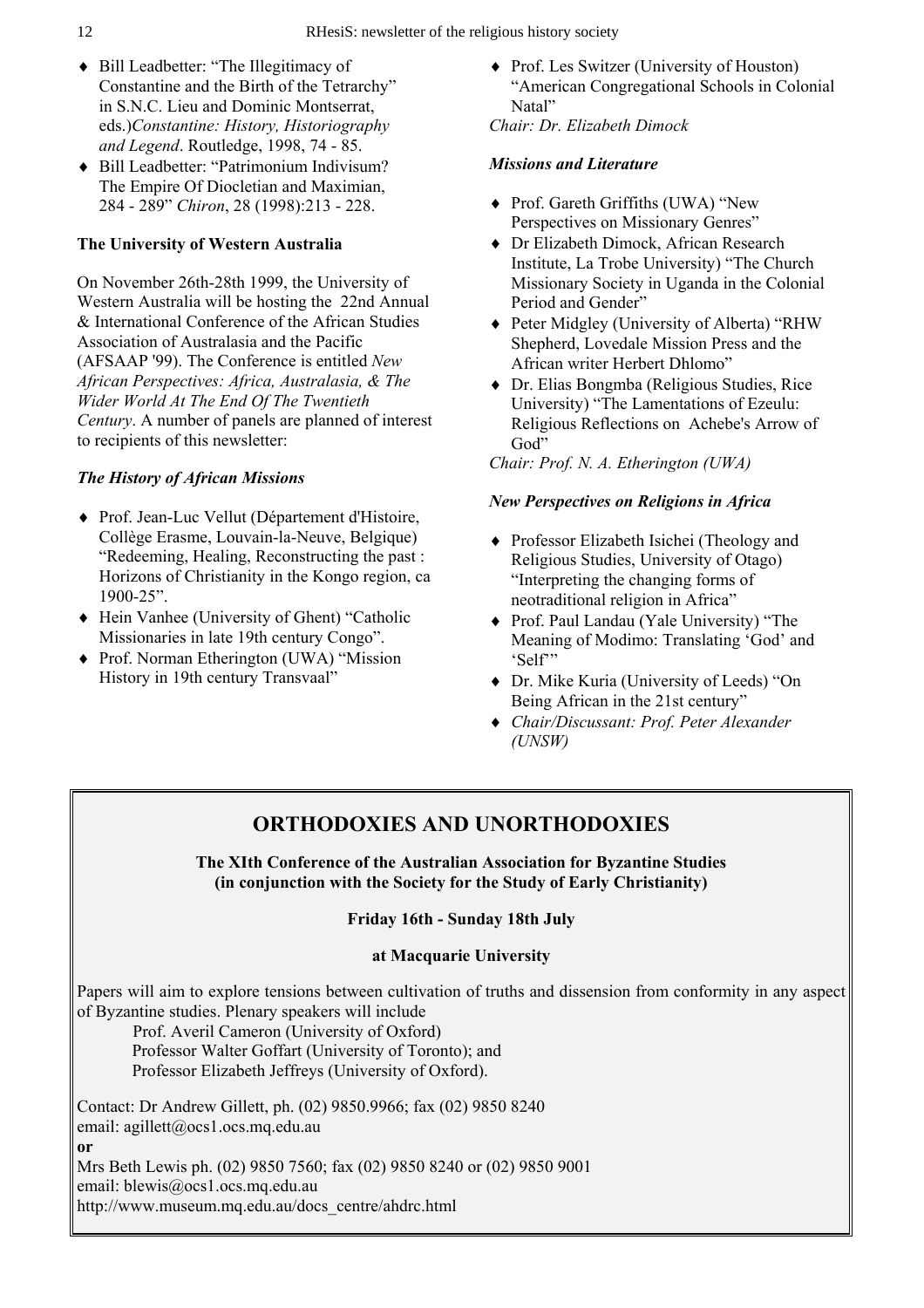#### **INTERNATIONAL CONFERENCE ON NEW AFRICAN PERSPECTIVES: AFRICA, AUSTRALASIA, & THE WIDER WORLD AT THE END OF THE TWENTIETH CENTURY**

#### **PERTH, AUSTRALIA, 26-28 Nov. 1999**

#### **22nd Annual & International Conference of the African Studies Association of Australasia and the Pacific (AFSAAP '99)**

Keynote Addresses: Professor Thandika Mkandawire (Director, United Nations Research Institute for Social Development, Geneva); George Gittoes, Artist.

- ♦ A List of individual Panel/Stream Coordinators is available upon request.
- ♦ Abstracts will be refereed upon request.
- ♦ A Draft Program will be released in late June 1999.

Titles due 15 June; abstracts by 31 August, to either of the co-organisers: Professor Cherry Gertzel (OVERSEAS IN AFRICA APRIL 8-MAY 16) School of Social Sciences and Asian Languages, Curtin University of Technology' GPO Box U1987, Perth, W.A. 6845. AUSTRALIA. E-mail: gertzel@spectrum.curtin.edu.au Tel (h) +61 08-9299-7418 or Dr. Peter Limb (OVERSEAS IN AFRICA JULY 8-AUGUST 5) Reid Library, University of Western Australia. Nedlands, W.A. 6907, AUSTRALIA E-mail: plimb@library.uwa.edu.au Tel: +61 08 9380 2348 Fax: +61 08 9380 1012 Conference WEB site: http://www.arts.uwa.edu.au/ASCWA/conference99/

# **ANGLICANISM AND SOCIETY**

The third Australian Anglican History Seminar will be held in Canberra in September. The theme of the seminar will be and will be held at St Mark's National Theological Centre, Canberra, 25-26 September, convened by Bruce Kaye.

The seminar will have presentations from Margaret Geddes, Brian Fletcher, John Harris, Anne O'Brien, Stuart Piggin, Bill Lawton, Bruce Kaye, Colin Holden and David Hilliard.

The seminar is conducted at the research level and invitations are sent to people who are engaged with Anglican history research at the post graduate, and post doctoral level.

> Anyone interested should contact Bruce Kaye at **gensec@anglican.org.au** There is also information available at the home page of the Anglican office: **www.anglican.org.au**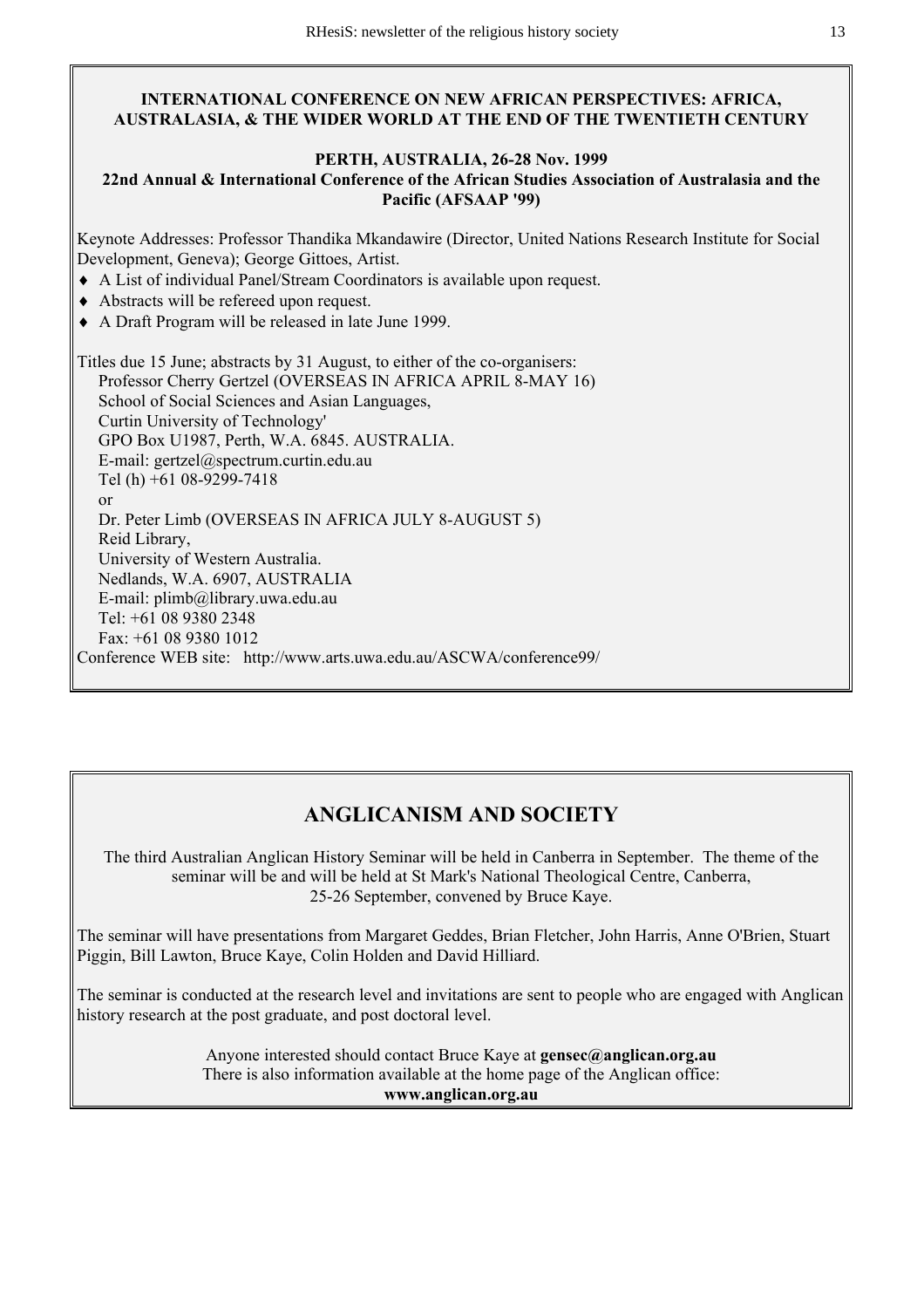# **Society for Religious History - Office Bearers 1998-2000**

**President**: Assoc. Prof. John Gascoigne, School of History, University of New South Wales, Sydney, NSW 2052 ph: +61 2 9385 2341, fax: +61 2 9385 1251, email: j.gascoigne@unsw.edu.au

**Convenor, Constitution Committee**: Dr Bruce Kaye, Anglican Synod

**Secretary**: Dr Hilary Carey, University of Newcastle

**Treasurer**: Assoc. Prof. R.I. Jack, University of Sydney

**Newsletter Editor**: Dr Bill Leadbetter, Edith Cowan University

#### **State and International Correspondents**:

♦ New South Wales:

Dr Jennifer Clark, Department of History, University of New England, Armidale NSW 2351 ph: +61 267 732127 email: jclark@metz.une.edu.au;

Dr Geoffrey Treloar, PO Box 1505, Macquarie Centre NSW 2113, ph: +61 2 9936 6000 fax: +61 2 9936 6005

♦ New Zealand:

Dr Peter Lineham, Department of History, Albany Campus, Massey University, PB 102-904, North Shore MSC. Auckland, New Zealand ph: + 649 443 9687 fax: + 64 9 443 9640 email: P.Lineham@massey.ac.nz

♦ Queensland:

Prof. P. Almond, Department of Studies in Religion, University of Queensland, Brisbane 4072 ph: +61 7 3365 2154 fax: +61 7 3365 3071 email: P.Almond@mailbox.uq.edu.au

♦ South Australia:

Dr David Hilliard, Department of History, Flinders University, GPO Box 2100, Adelaide SA 5001 ph: +61 8 201 2225 fax: +61 8 201 2566 email: david.hilliard@flinders.edu.au

♦ Tasmania:

Dr Richard Ely, Department of History and Classics, University of Tasmania, GPO Box 252-81, Hobart 7001 fax: +61 3 6226 2392 email: r.g.ely@utas.edu.au

♦ United Kingdom:

Dr David Nash, History Department, Oxford Brookes University, Gipsy Lane Campus, Headington, Oxford OX3 OBP United Kingdom ph: +44 1865 483584 fax: +44 1865 484082 email: dsnash@brookes.ac.uk

♦ Victoria:

Dr Ken Manley email: Ken.Manley@whitley.unimelb.edu.au Dr Stewart Gill, Warden, Ridley College, University of Melbourne, 160 The Avenue, Parkville Victoria 3052 ph: +61 3 9207 4800 fax: +61 3 9387 5099 email: s.gill@ridley.unimelb.edu.au

♦ Western Australia:

Dr Bill Leadbetter, Community Services and Social Sciences, Edith Cowan University, 2 Bradford Street , Mount Lawley WA 6050 ph: +61 8 9370-6294 fax: +61 8 9370-2910 email: w.leadbetter@cowan.edu.au